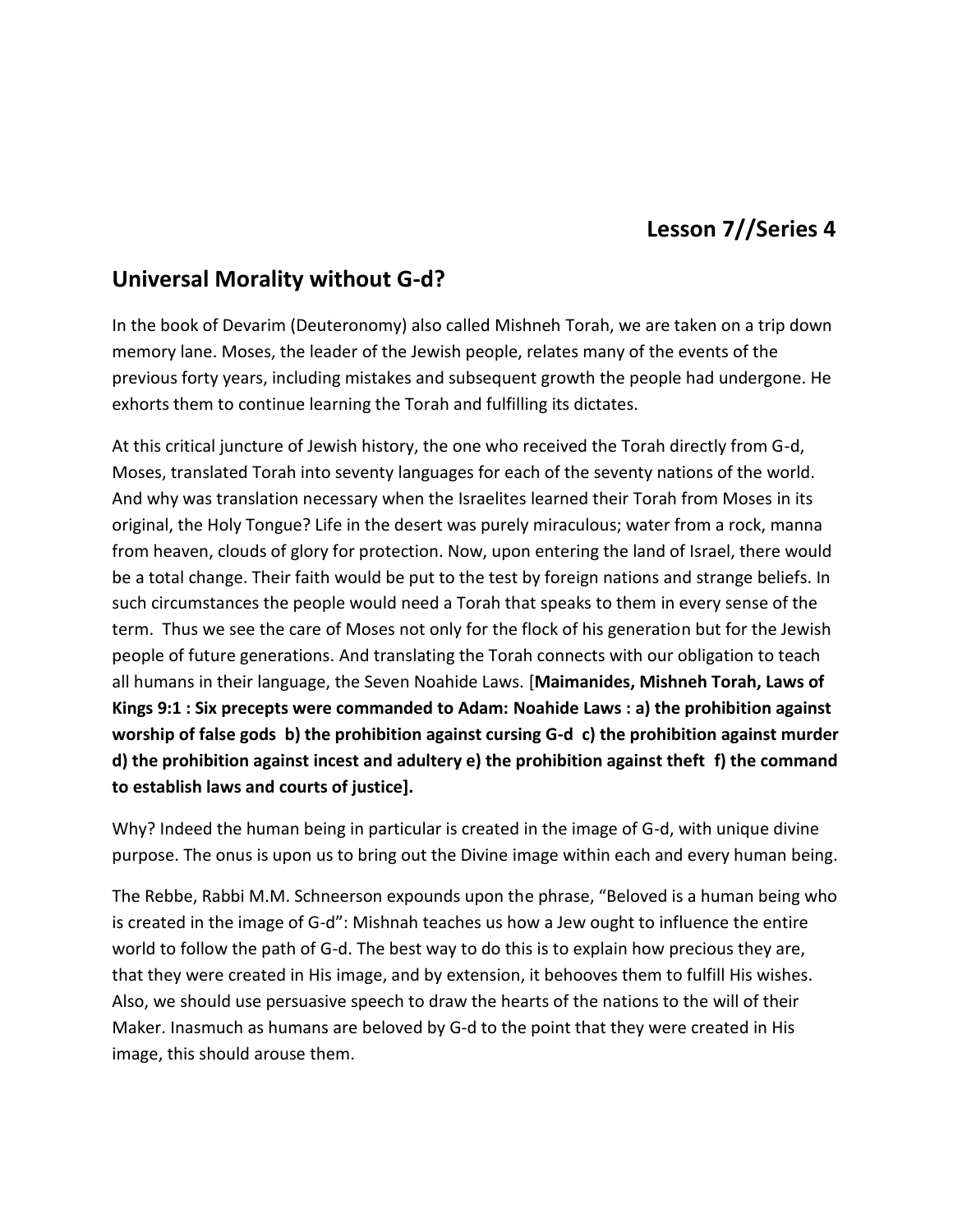We would think that we are each capable of doing the right thing. However, left to our own devices, there is no guarantee that we will. Our minds are in constant danger of being bribed by our emotions, to justify decisions we have made, or actions we have taken, that go against our very own rules. In fact the key to making the right choices is to have rules that do not flow from our own minds but from something beyond ourselves, that cannot be bought off or corrupted.

Indeed, history has proven that relying solely on the intelligence, sophistication, and depth of humanity has led to great tragedy. The Holocaust was not so much the overthrow of reason as its triumph over morality. It allowed a scientific ultra rationality- what H. called "ice cold logic" to provide murder with rational justification.

**The Rebbe expressed this idea many times: From that selfsame nation that was the most advanced in science and in ethics, came the ultimate acts of inhumanity, to the point that no one was able to believe that human beings were capable of such behavior. The reason is, because their intellect was not based upon the foundation and base of all things, which is the knowledge that "there is a Master to this mansion" who is the Creator of the world and its Director.**

On March 30, 1981, President Ronald Reagan and three others were shot and wounded by John Hinckley Jr. in Washington, D.C. as they were leaving a speaking engagement at the Washington Hilton Hotel. Shortly afterward, the Rebbe gave an impassioned talk about what happened and what needs to be done to combat crime today: The reason a person can come to perpetrate such an act is because they are not permeated with faith as they should be. By this we mean simple faith, that there is a Creator and Master to the world, who observes the actions of every individual.

**This negates the assumption that one is allowed to do whatever they want, that you merely have to be "smart" enough to carry out your plan to hurt others. In fact, this hurts oneself possibly even more than it hurts others. The others experience only bodily pain whereas the perpetrator damages his body and his soul, in this world and the next.**

Although as humans we err, and we give in to our temptations. Nevertheless, what a G-dfearing education offers us is more room to strive for truth and pursue the right choices. It reminds us constantly of the Higher Authority to whom we all must answer. **Pirkei Avot (Ethics of the Fathers 2:1): Keep your eye on three things, and you will not come to sin: Know what is above you: an Eye that sees, an Ear that hears, and all your Deeds are written in a book.**

Rabbi Shneur Zalman of Liadi: A person should see G-d not only as the Master over the universe in general, but also as a personal master over himself or herself. There is a personal relationship that G-d has with each and every one of us. One of the implications of this personal relationship